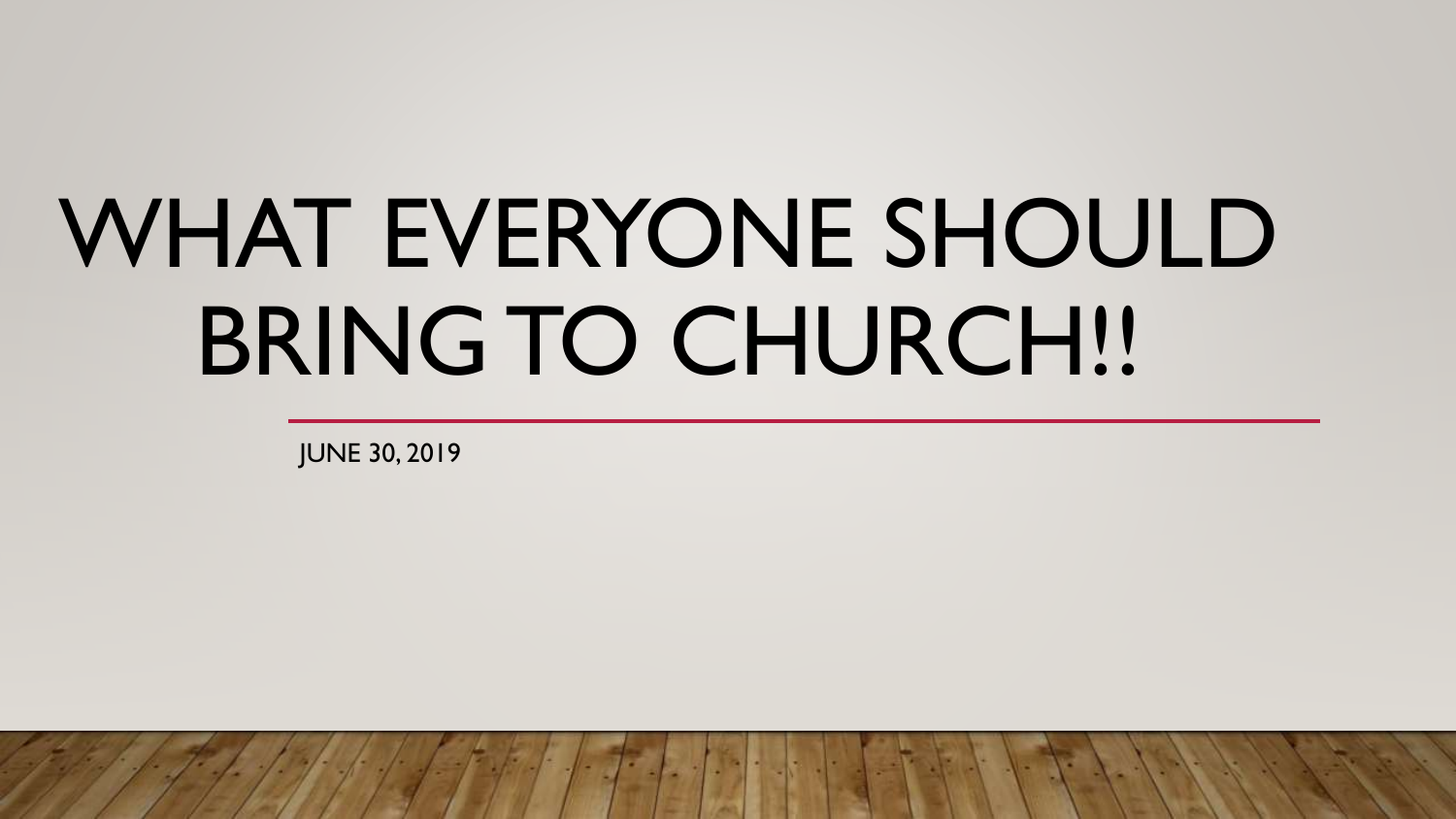## PSALM 100:1-5 (KJV)

<sup>1</sup> Make a joyful noise unto the LORD, all ye lands.  $2$  Serve the LORD with gladness: come before his presence with singing. <sup>3</sup> Know ye that the LORD he *is* God: *it is* he *that* hath made us, and not we ourselves; *we are* his people, and the sheep of his pasture. <sup>4</sup>Enter into his gates with thanksgiving, *and* into his courts with praise: be thankful unto him, *and* bless his name. <sup>5</sup> For the LORD *is* good; his mercy *is* everlasting; and his truth *endureth* to all generations.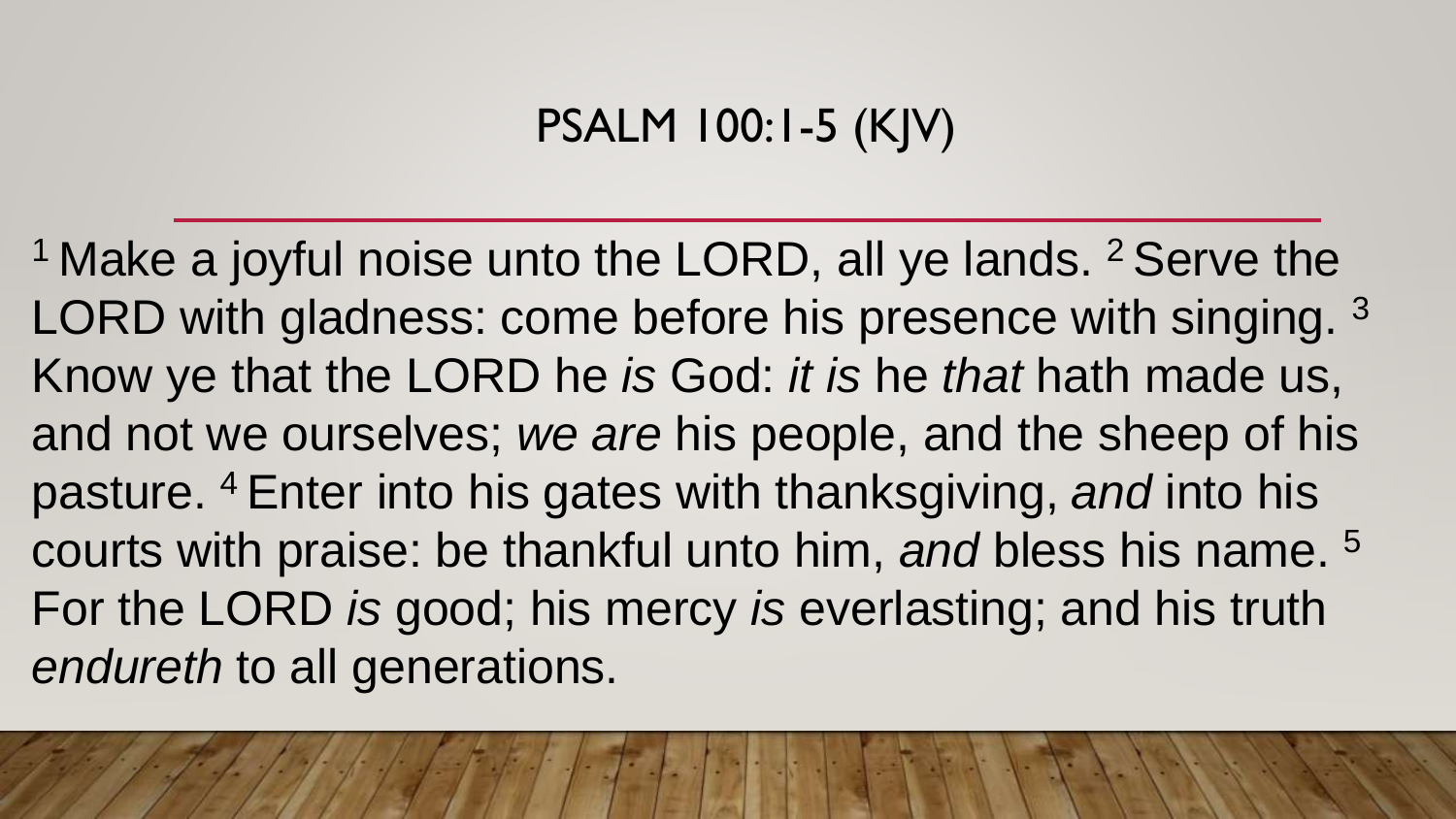#### **1. A Joyful Spirit - Make a joyful noise to the Lord.**

## **1 Chronicles 16:31-34 (NLT)**

31 Let the heavens be glad, and the earth rejoice! Tell all the nations, "The LORD reigns!" 32 Let the sea and everything in it shout his praise! Let the fields and their crops burst out with joy! 33 Let the trees of the forest rustle with praise, for the LORD is coming to judge the earth. 34 Give thanks to the LORD, for he is good! His faithful love endures forever.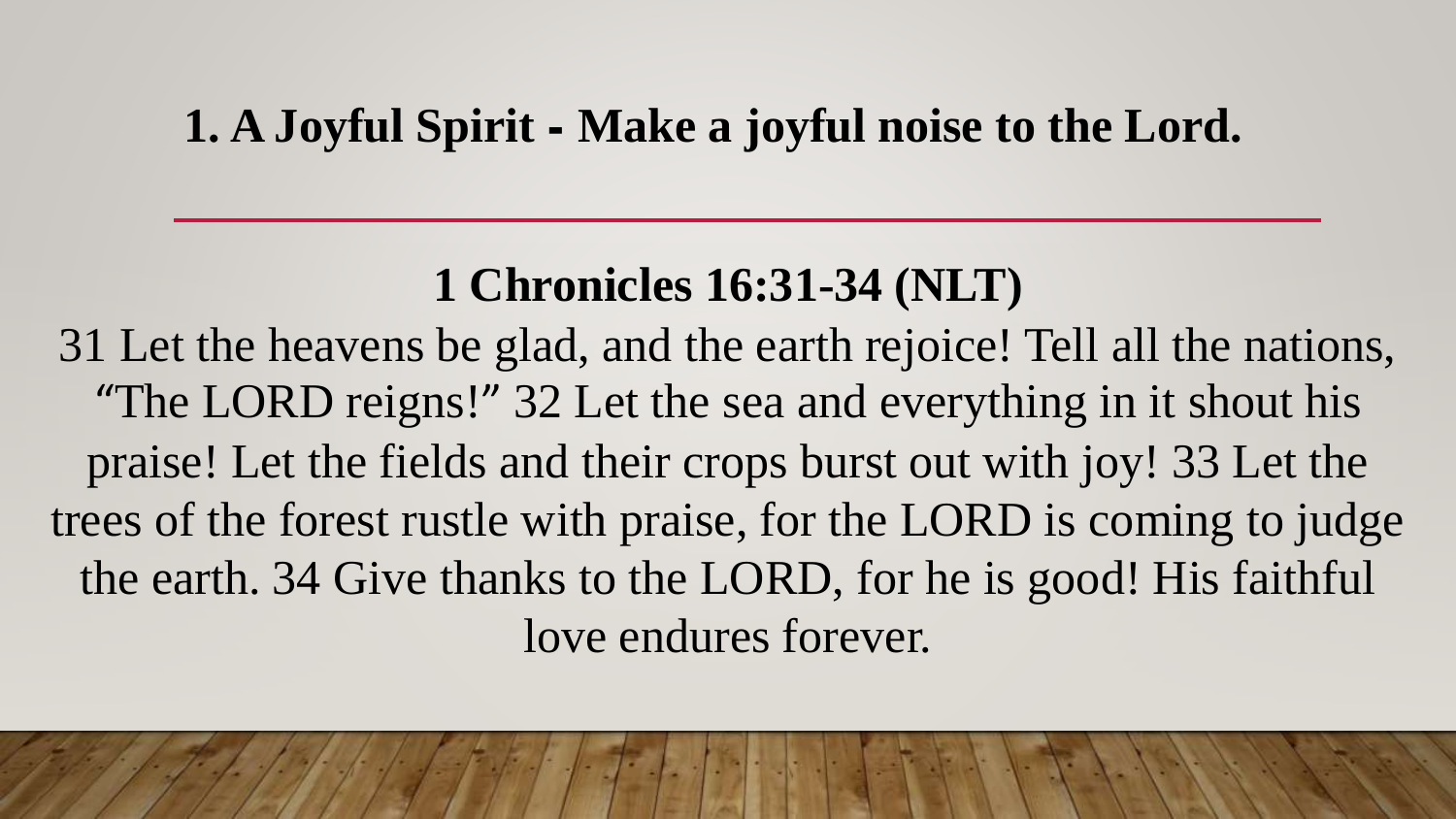#### **1. A Joyful Spirit - Make a joyful noise to the Lord.**

#### **Psalm 150:1-6 (NKJV)**

<sup>1</sup> Praise the LORD! Praise God in His sanctuary; Praise Him in His mighty firmament! <sup>2</sup> Praise Him for His mighty acts; Praise Him according to His excellent greatness!  $3$  Praise Him with the sound of the trumpet; Praise Him with the lute and harp! 4 Praise Him with the timbrel and dance; Praise Him with stringed instruments and flutes!<sup>5</sup> Praise Him with loud cymbals; Praise Him with clashing cymbals!  $6$  Let everything that has breath praise the LORD. Praise the LORD!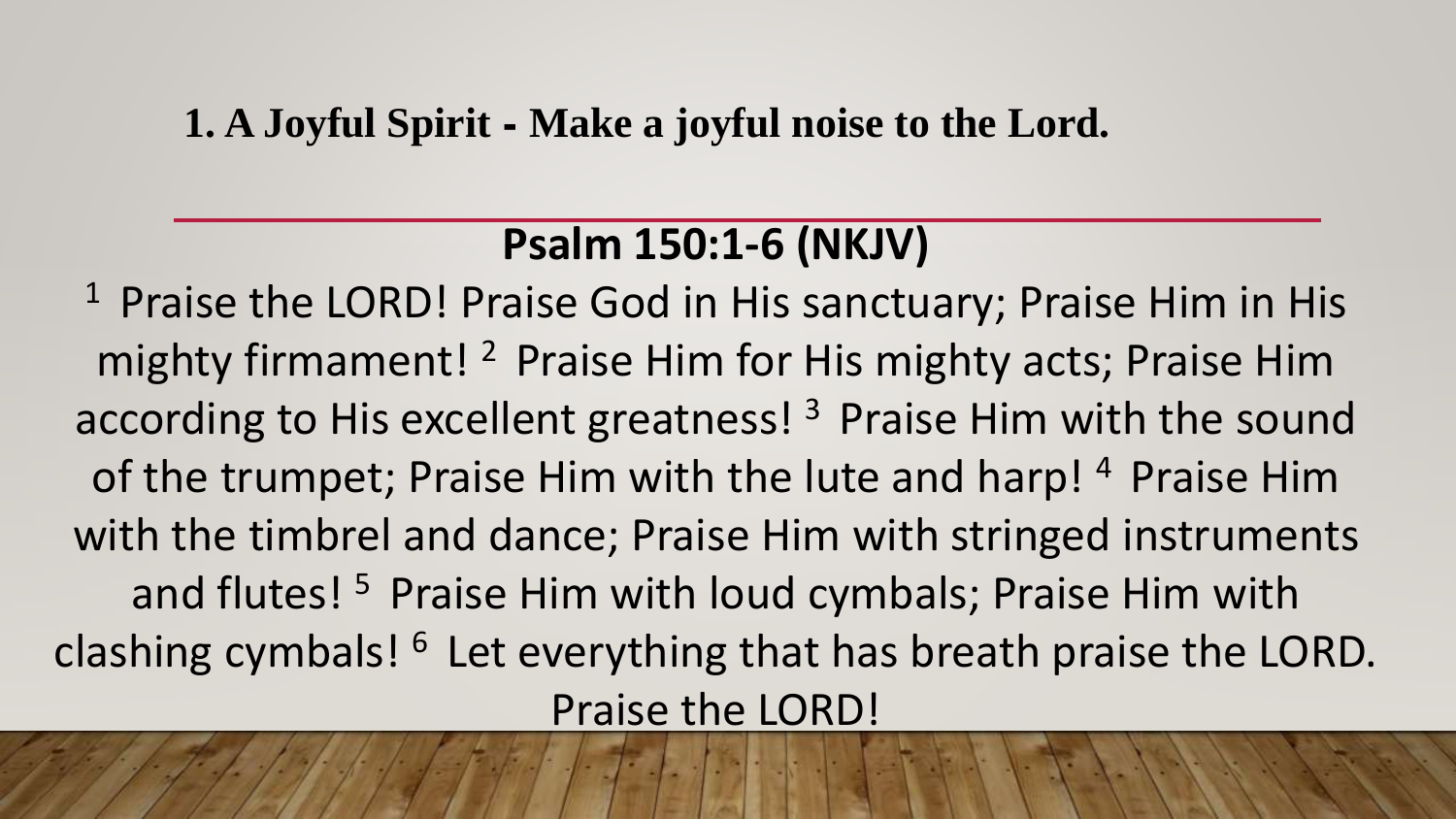# **1 Chronicles 16:8-15 (NLT) 1. A Joyful Spirit - Make a joyful noise to the Lord.**

8 Give thanks to the LORD and proclaim his greatness. Let the whole world know what he has done. 9 Sing to him; yes, sing his praises. Tell everyone about his wonderful deeds. 10 Exult in his holy name; rejoice, you who worship the LORD. 11 Search for the LORD and for his strength; continually seek him. 12 Remember the wonders he has performed, his miracles, and the rulings he has given, 13 you children of his servant Israel, you descendants of Jacob, his chosen ones. 14 He is the LORD our God. His justice is seen throughout the land. 15 Remember his covenant forever— the commitment he made to a thousand generations.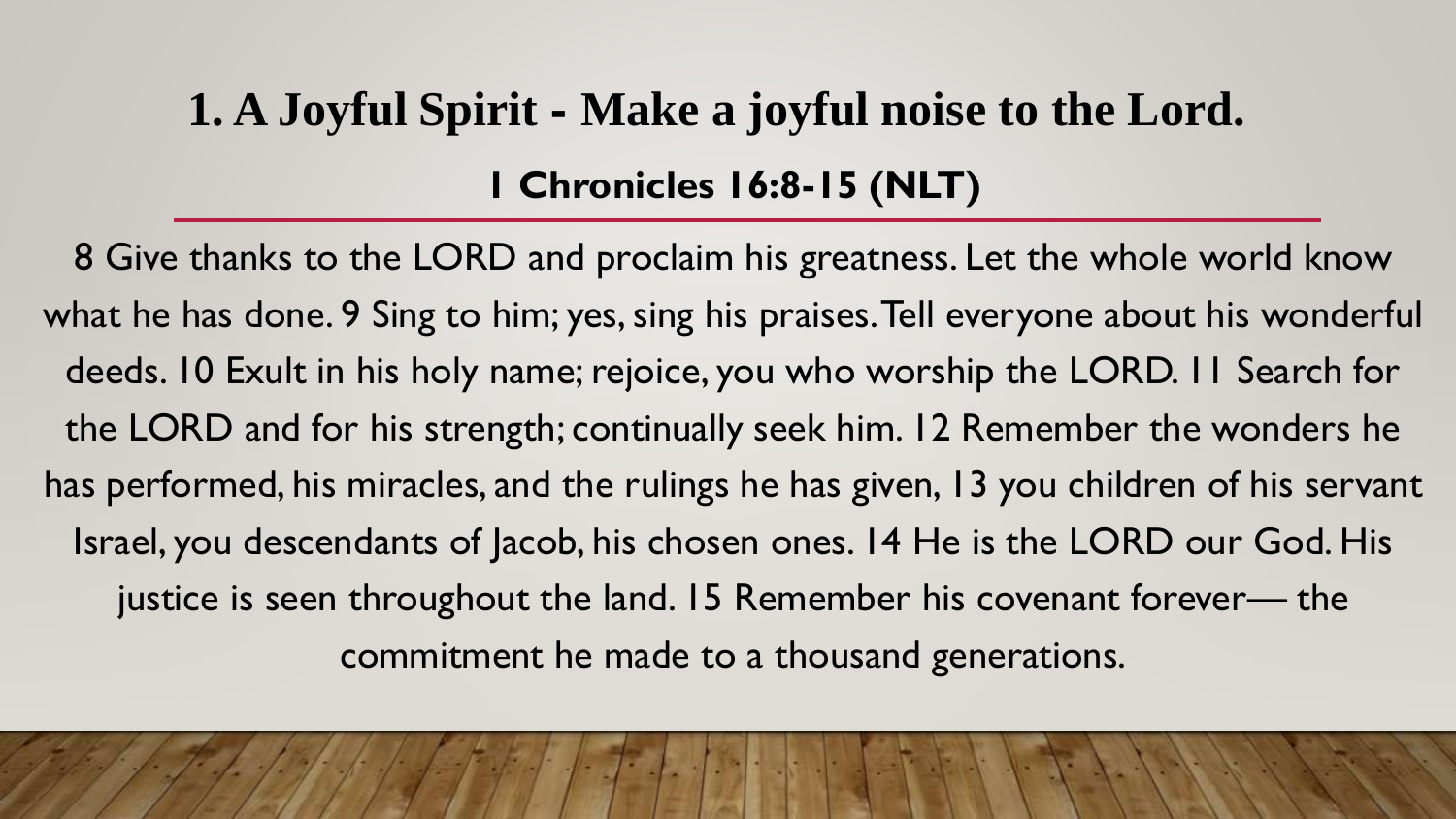#### **2. A Serving Spirit. - Serve the Lord with gladness.**

## **Colossians 3:17, 23-24 (NKJV)**

17 And *whatever* you do in word or deed, *do* all in the name of the Lord Jesus, giving thanks to God the Father through Him. 23 And whatever you do, do it heartily, as to the Lord and not to men, 24 knowing that from the Lord you will receive the reward of the inheritance; for you serve the Lord Christ.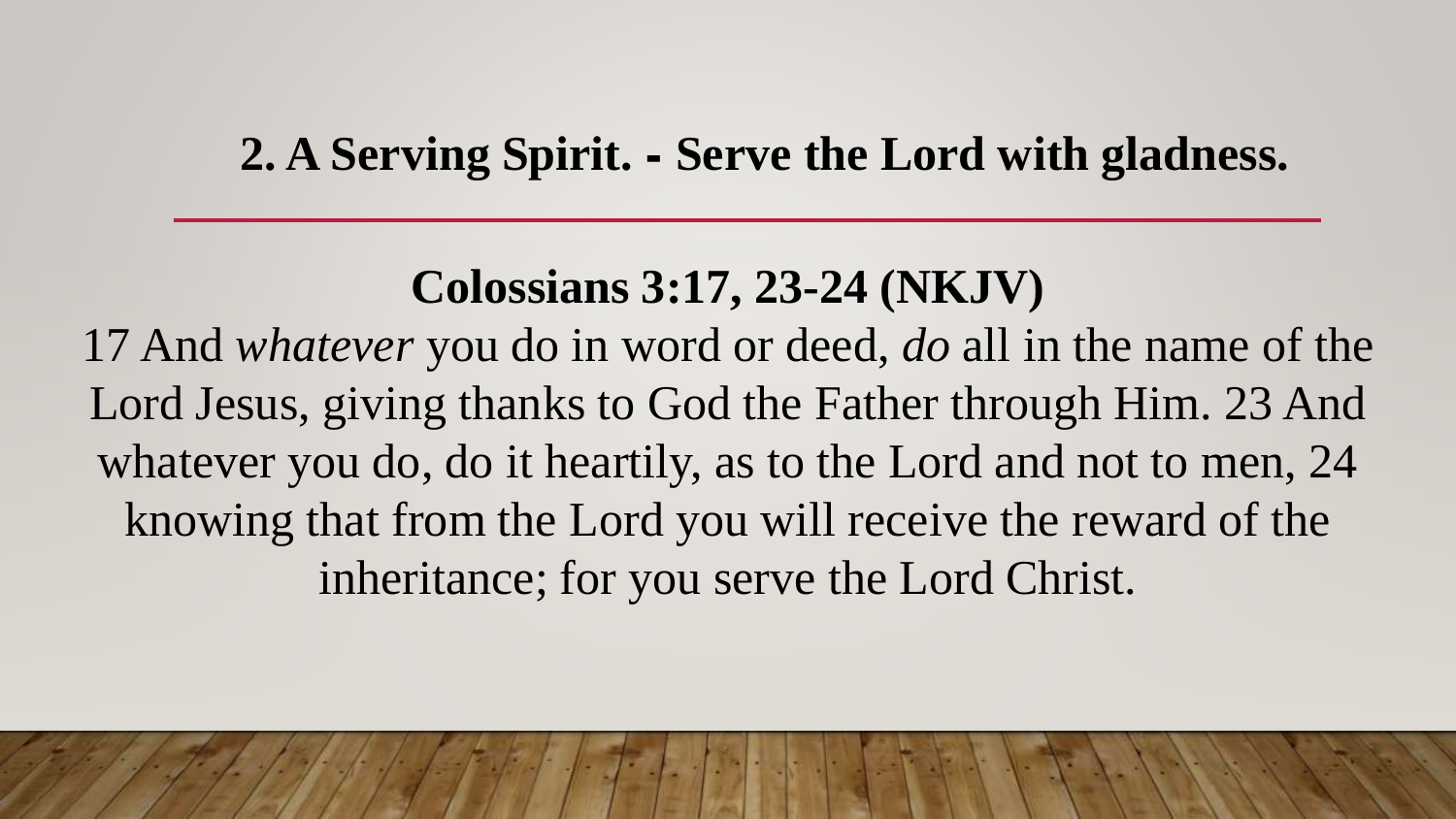#### **3. A Singing Spirit - Come before His presence with singing.**

#### **Ephesians 5:19 (NLT)**

 $19$  singing psalms and hymns and spiritual songs among yourselves, and making music to the Lord in your hearts.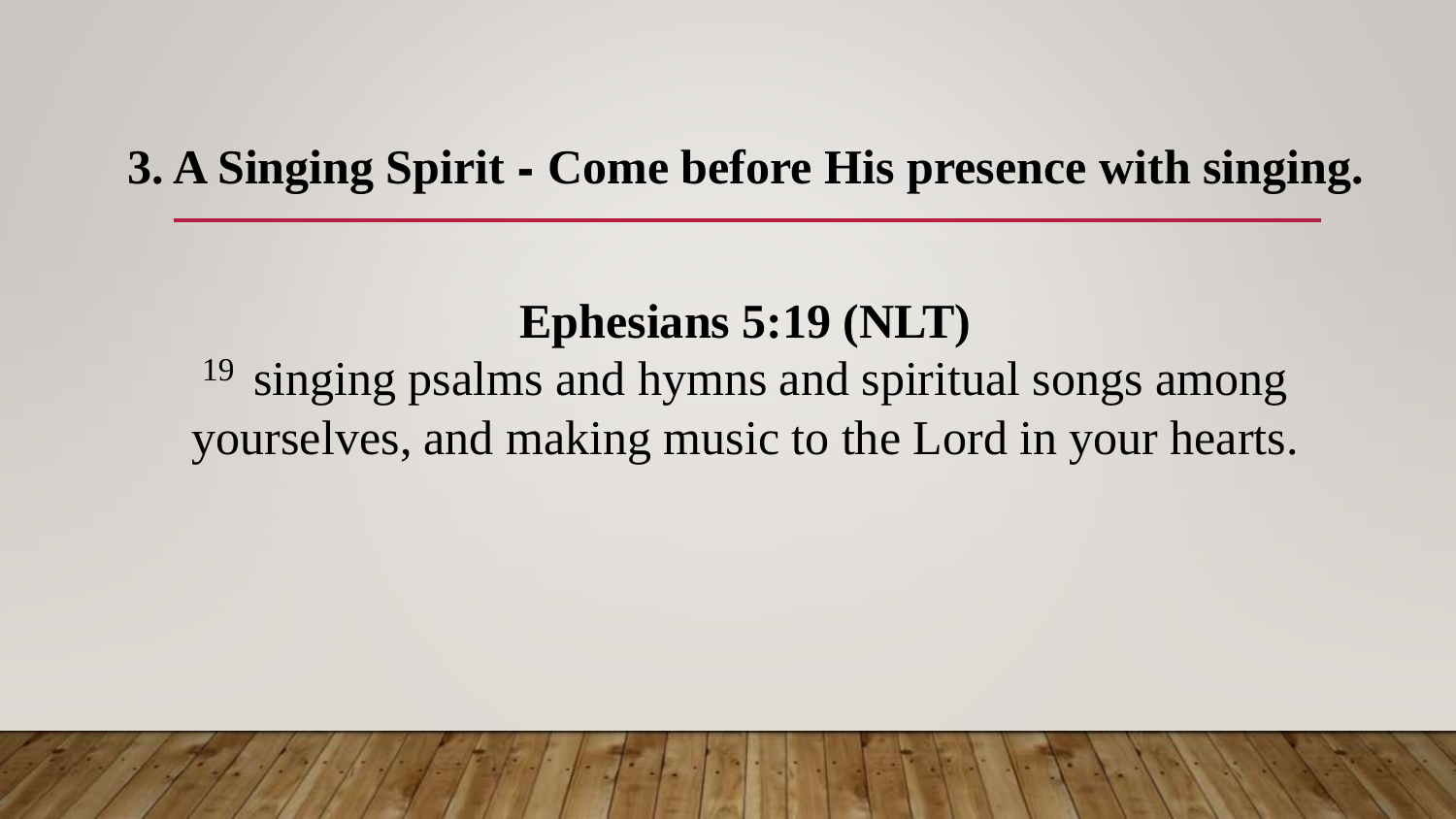#### **4. A Humble Spirit - Know that the Lord He is God**.

#### **Micah 6:8 (NKJV)**

<sup>8</sup>He has shown you, O man, what *is* good; And what does the LORD require of you But to do justly, To love mercy, And to walk humbly with your God?